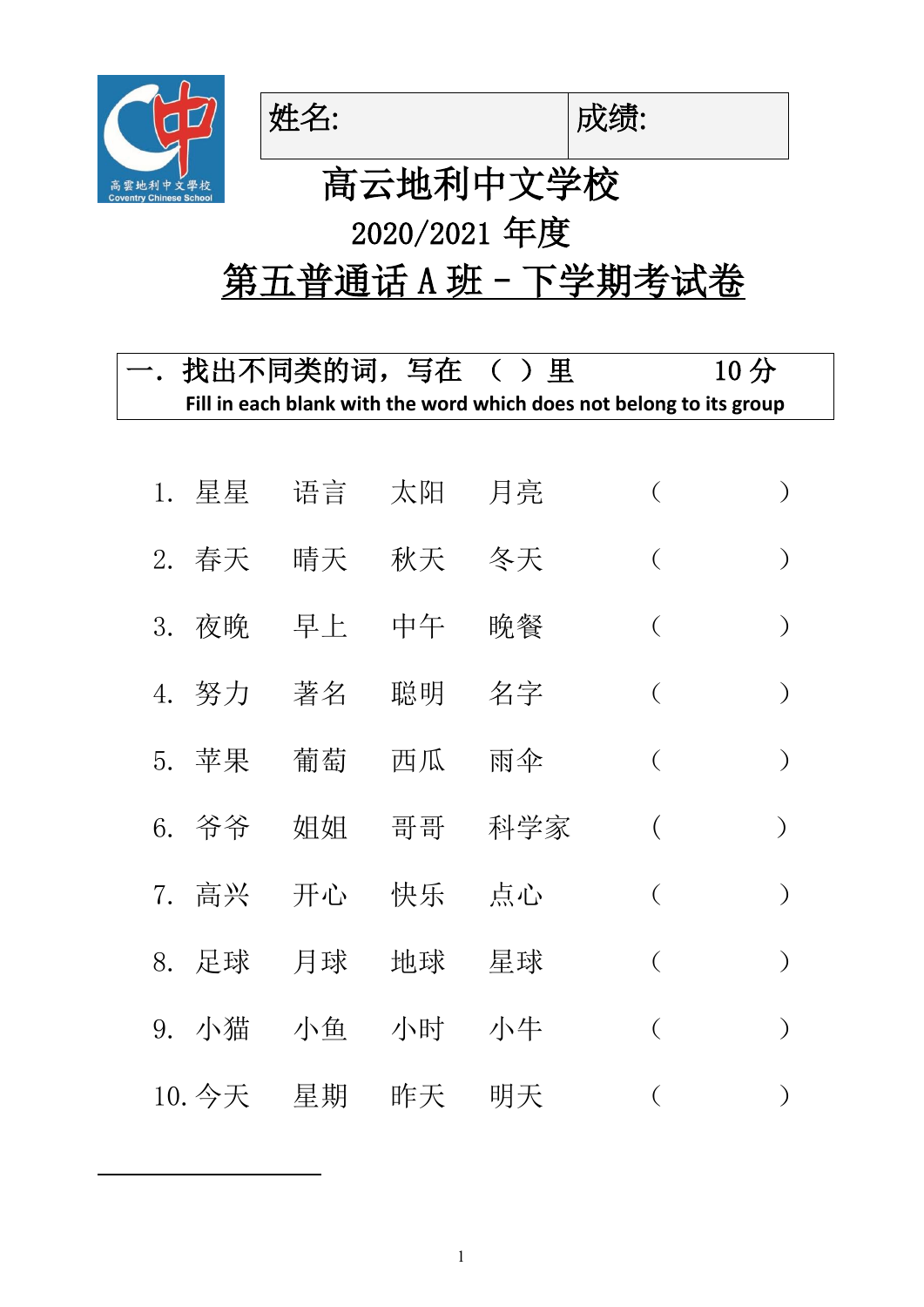| 标注拼音<br>Look at the words, then write down the PinYin | 10 <sub>分</sub> |      |                      |
|-------------------------------------------------------|-----------------|------|----------------------|
| - 球)<br>(月                                            | (欢 迎)           | (消息) | 光)<br>$(\mathbb{E})$ |
| (非 常)                                                 | (小 时) (安 全)     |      | (明天)                 |

|  | (春 天) |  | (细 心) |  |  |
|--|-------|--|-------|--|--|
|--|-------|--|-------|--|--|





| 刀 | 照例子填空 Fill in the form after the model |   |   |       |  |  |  |
|---|----------------------------------------|---|---|-------|--|--|--|
|   |                                        |   |   |       |  |  |  |
| 他 | 喝                                      |   |   | 这杯牛奶。 |  |  |  |
|   | 看                                      | 得 | 完 |       |  |  |  |
|   | 吃                                      |   |   |       |  |  |  |
|   |                                        |   |   |       |  |  |  |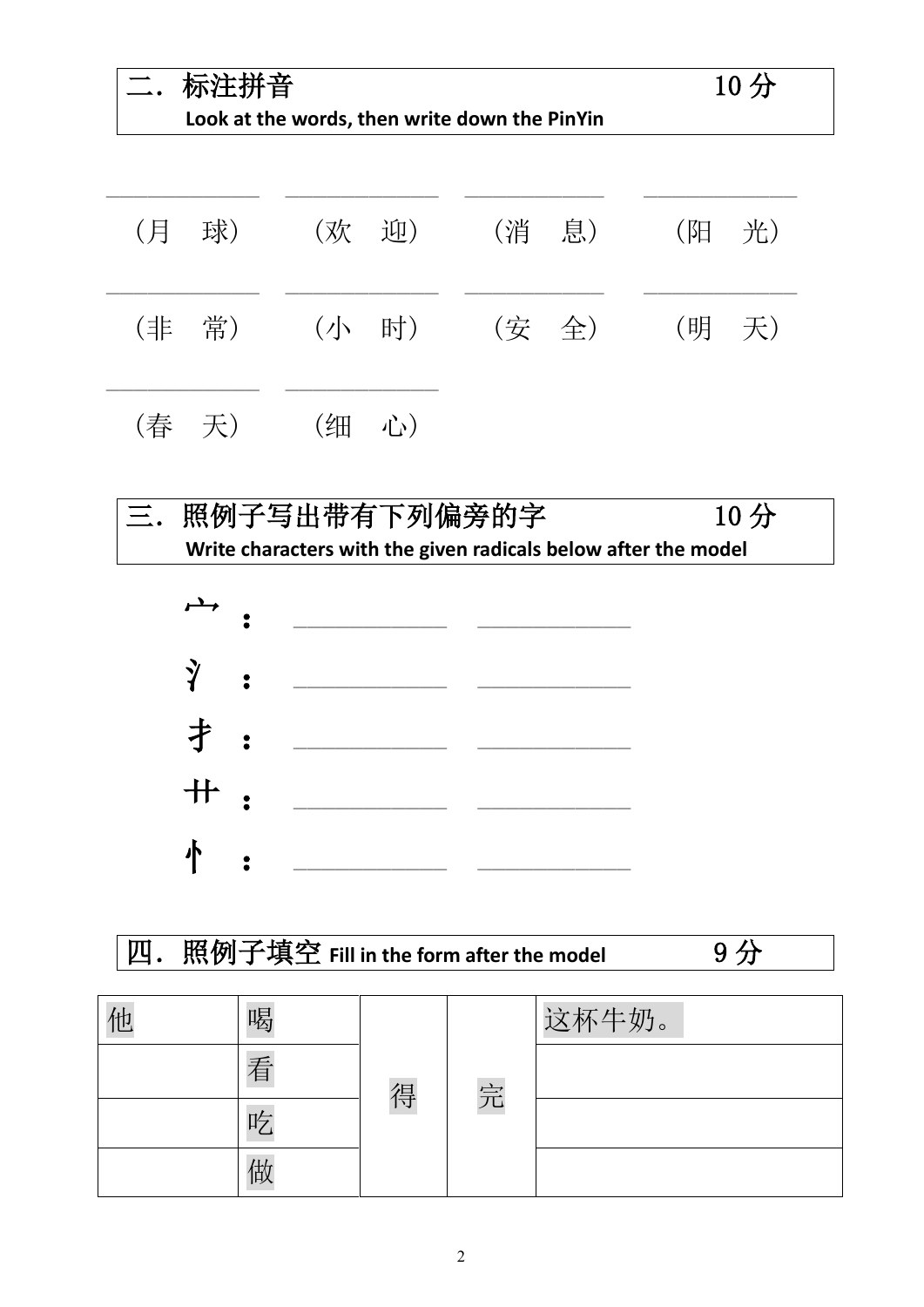$6<sup>分</sup>$ 

#### (1) 有的 … 有的 …

#### (2) … 正在 ….

| 阅读理解                                                                                                                                                       | $20$ 分 |
|------------------------------------------------------------------------------------------------------------------------------------------------------------|--------|
| Read the text and answer the questions below                                                                                                               |        |
| xià tiān de yè wǎn tiān kōng bù mǎn le míng liàng de xīng<br>夏天的夜晚,天空布满了明亮的星<br>xing yí ge hái zi zuò zài-yuàn zi li kào zhe nǎi nai<br>星。一个孩子坐在院子里,靠着奶奶,仰 | yǎnq   |
| zhe tóu shǔ tiān-shang de xīng xing tā yì kē yì kē de shǔ<br>着头数天上的星星。他一颗一颗地数。<br>shǔ le hěn jiǔ hái shì shǔ bù wán<br>数了很久,还是数不完。                         |        |

#### (1) 孩子坐在院子里干什么?

### (2) 孩子数了多久? 他数完了么?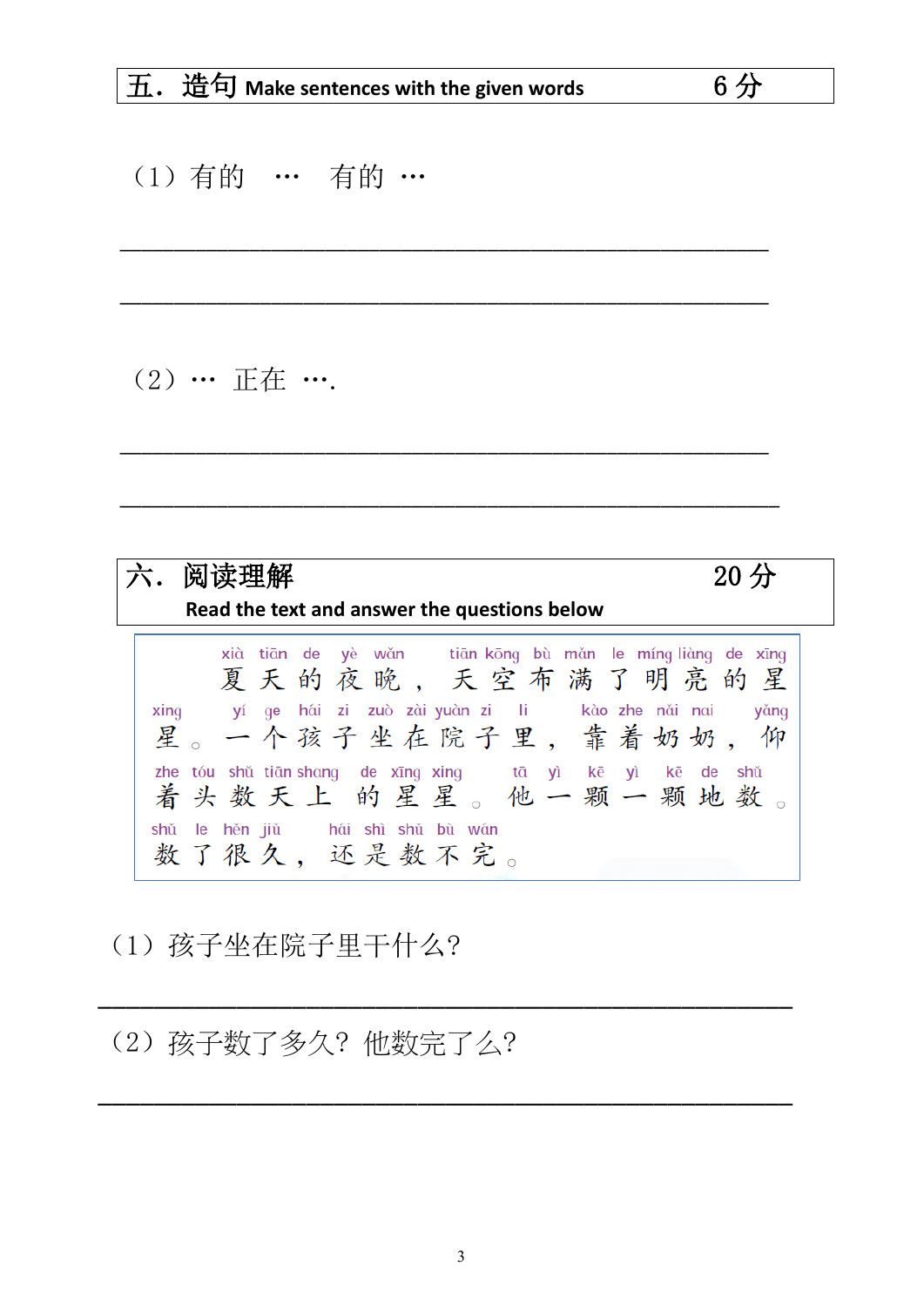nǎi nai xiào zhe shuō nà me duō xīng xing nǐ néng shǔ de<br>奶奶笑着说:"那么多星星, 你能数得 kàn de jiàn jiù néng shǔ de qīng qīng ma hái zi shuō yé 清吗?"孩子说:"看得见就能数得清。 " 爷 ye guò lai le shuō hái zi nǐ kàn nà qī kē xīng lián<br>爷过来了, 说:"孩子, 你看, 那七颗星连 qi lai xiàng yì bǎ sháo zi de shì běi dǒu xīng lí tā bù yuǎn<br>起来像一把勺子的,是北斗星。离它不远 lí tā bù yuǎn de nà kẽ hěn liàng de xīng | jiào běi jí xīng 的那颗很亮的星,叫北极星。

(3) 那七颗星星连起来像什么, 叫什么?

zhè qe shǔ xīng xing de hái zi jiào zhāng héng shì yī qiān 这个数星星的孩子叫张衡,是一千 jiǔ bǎi nián qián de zhōng guó rén tā nǔ lì xué xí zhǎng dà hòu<br>九百年前的中国人。他努力学习, 长大后 chéng le zhù míng de tiān wén xué jiā 成了著名的天文学家

(4) 数星星的孩子叫什么?

(5) 他长大后成为了什么?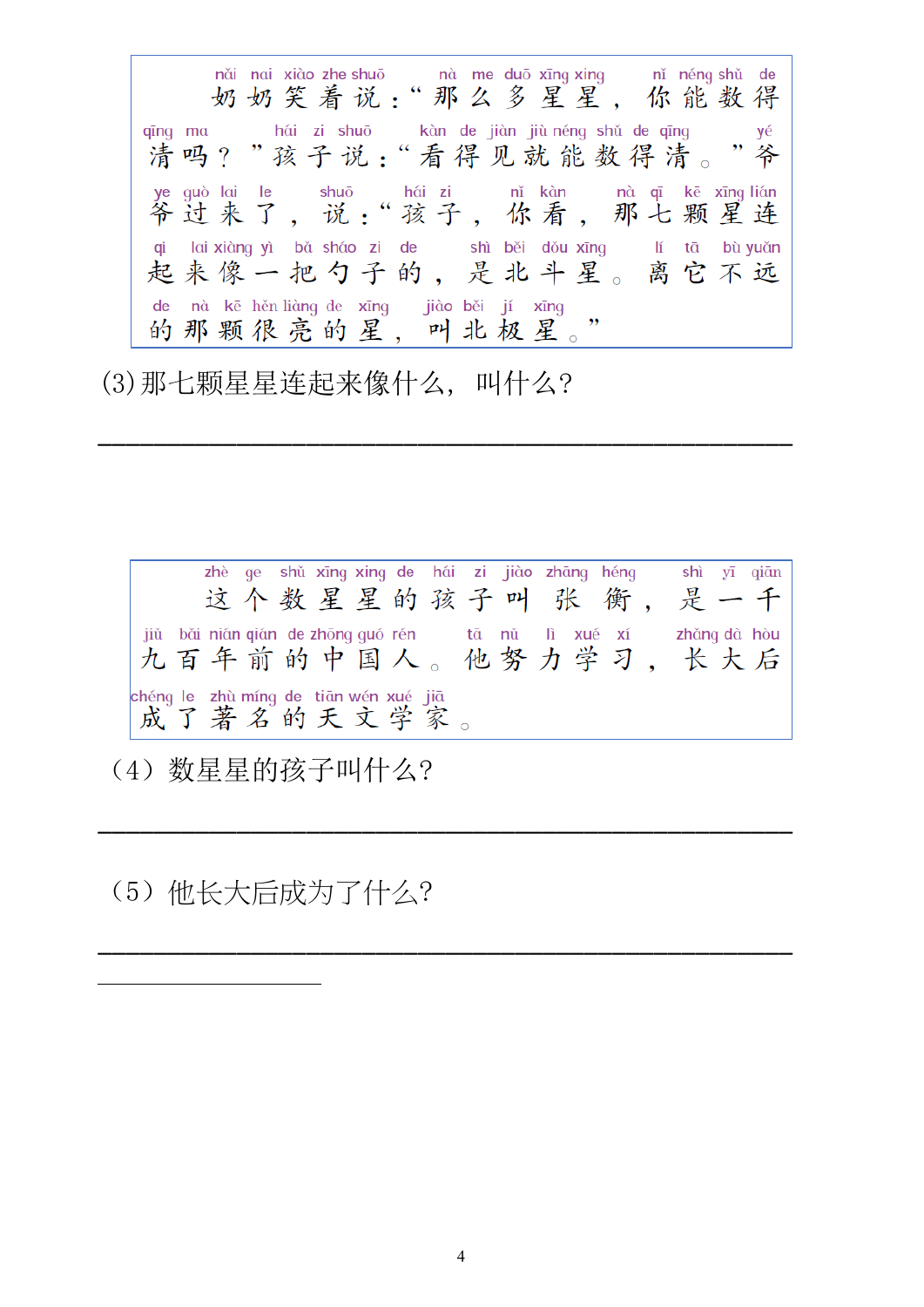请用学过的格 式 给云云写一封信。 g é s hì

告诉云云下个星期六是你十岁的生日。你想请云云和其他六个小朋 友到你家玩。你妈妈会给你们做很多好吃的东西, 有饺子, 有面条, jiǎo z i miàn tiáo 还有 生日蛋糕。你们也可以一起在花园里唱歌, 跳舞。最后请云云 dàn gāo chàng g ē tiào w ǔ 给你写个回 信 ,请她告 诉 你她会不会来你家过生日。 h uí xìn gào s ù

Please write a letter to YunYun in a correct form and cover the following points:

- 1. It will be your 10th birthday next Saturday, and you would like to invite YunYun and 6 friends to come to your house to celebrate your birthday.
- 2. In your party, your mum will prepare lots of food, such as dumplings, noodles and cakes.
- 3. In your party, you and your friends can dance and sing in your big garden.
- 4. Ask YunYun to send a reply letter and tell you whether she would come to your party or not.